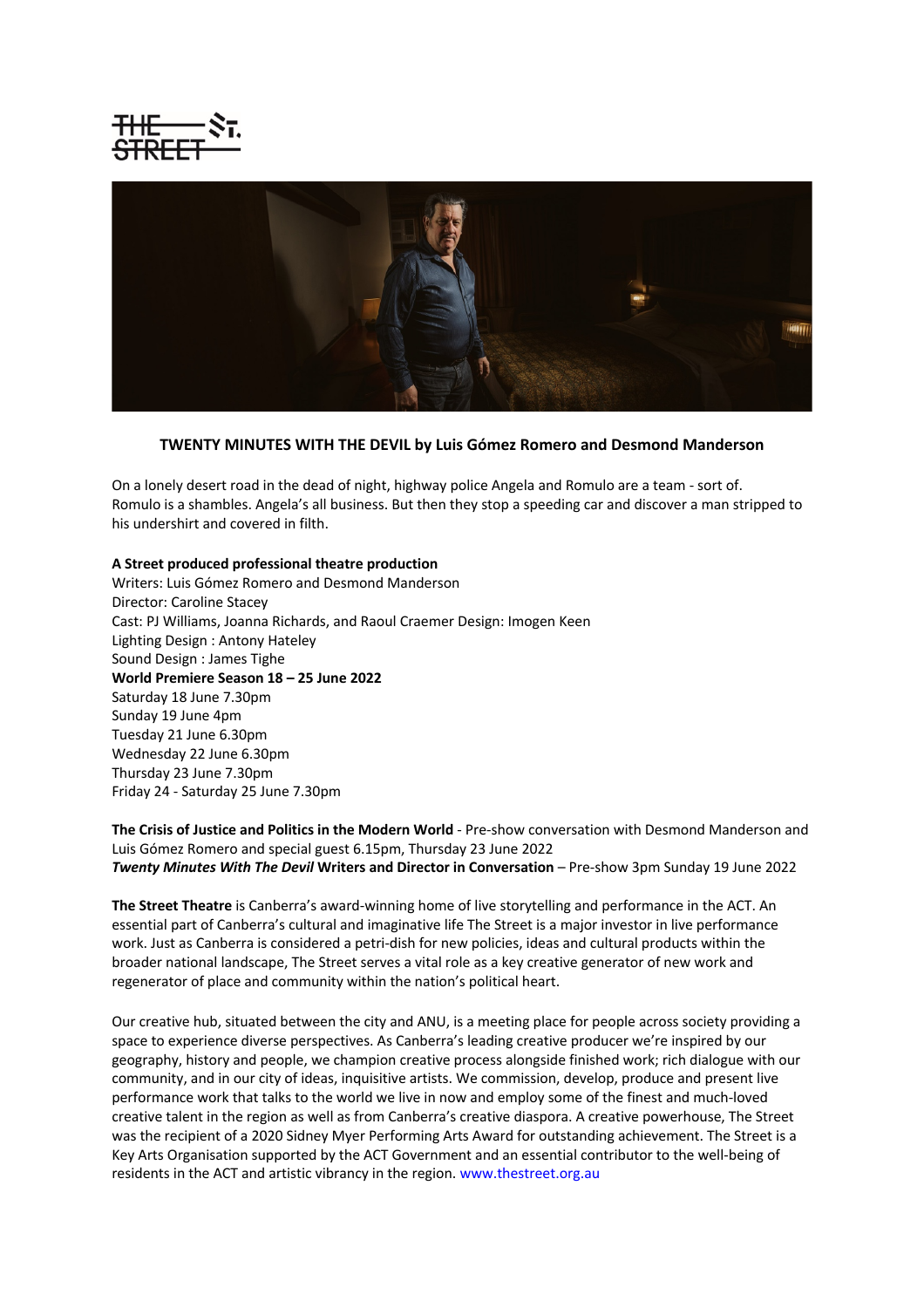

## **Twenty Minutes With The Devil: Writers, Director, Cast and Creatives Bios**

**Luis Gómez Romero** was born and raised in Mexico where, under the canopy of tangerine and lemon sunsets, he learnt to love justice and beautifully crafted stories. In Mexico, he passionately worked for structuring peaceful alternatives to reduce the harm caused by violent drug prohibitionism. He turned to academic life believing it was his personal route to a serene and joyful Mexican Ithaca. Academia, however, eventually became his path to Australia, where he arrived in 2013. Luis is currently a senior lecturer at the School of Law at the University of Wollongong. In Australia, his academic work addresses the intersections between law, justice and culture, particularly in Latin American contexts. Luis is a frequent media commentator on Latin American law and politics. He has written with Desmond Manderson his first play, in collaboration with The Street Theatre, on a story that is both political and deeply personal – because the contemporary history of the violence unleashed by the Mexican drug war is also the story of Luis' Antipodean exile.

In his salad days, **Desmond Manderson** was a playwright and a musician, before turning to academic life. His books are known around the world for their pioneering approach to exploring questions of law and justice through music, literature, history, philosophy, and art. In Australia he is a frequent commentator in newspapers and on the radio, with diverse interests ranging from social justice, drug policy and ethics, to food and contemporary art. As a Professor jointly appointed in the ANU College of Law and the College of Arts & Social Sciences, and as Director of the Centre for Law, Arts and Humanities, he has developed many innovative cross-campus teaching and research initiatives. His commitment to connect ideas, art, and culture has led to work with the National Library, the National Gallery, Heide, and now The Street Theatre—returning, at long last, to his first love.

**Caroline Stacey** is the Artistic Director/CEO of The Street Theatre, Canberra's leading creative producer of contemporary theatre and live performance and the creative hub for professional and independent artists. A multi-award winningdirector in 2012 Caroline received the Canberra Artist of the Year Award for her outstanding contribution to theatre and the performing arts. Caroline has an extensive career as a festival director leading Castlemaine State Festival for seven years and as a stage director of theatre and opera working for companies as diverse as West Australian Opera, Adelaide Symphony Orchestra, Melbourne International Arts Festival, Sydney Opera House, Queensland Music Festival, Victorian Opera, Canterbury Opera, Melbourne Opera, Saltpillar Theatre, and Downstage Theatre (NZ). Works directed for The Street include: *Breaking The Castle*; *Flight Memory*; *A Doll's House, Part 2*; *Venus in Fur*; *Diary of a Madman*; *The Weight of Light*; *Boys Will Be Boys; Cold Light*; *Constellations*; *The Chain Bridge*; *The Faithful Servant*; *MP*; *To Silence*; *The Give and Take*; *Where I End & You Begin*; *Jacques Brel is Alive and Well and Living in Paris*; *Dido and Aeneas*; *Capital*, *Medea*; *The Jade Harp; Albert Herring*; *The Six Memos*; and *From A Black Sky*.

**PJ Williams** is an Actor and Director. He has been involved with The Street Theatre's Hive Writing Program and First Seen as a workshop director, dramaturge and actor. PJ was a co-founder of Impro Theatre ACT. Acting credits include: *A Doll's House, Part 2; The Diary of a Madman, The Faithful Servant; The Chain Bridge; Late Night Catechism, Violine, Under One Roof, Six Pack, Breathing Corpses, The Give and Take, Without Prejudice.*  TV credits include appearances in: *Home & Away; All Saints, Always Greener; and Tricky Business* plus numerous commercials. Directing credits for The Street include: *Grimm & The Blue Crown* Owl (opera); *Laurie & Shirley* (a play in verse); *Lies, Love & Hitler*; and *War of The Worlds* as well as a number of workshop developments. PJ has performed corporate role plays for a wide range of clients including Peers & Players, The Cranlana Project, John Curtin School of Medicine, TIEinteractive and ML Complex Adaptive Systems. In 2008 he received the MEAA Actors Equity award for Professional Practice and in 2016 and 2018 Canberra Critics Circle Award for his performances in *Faithful Servant* and *Diary of a Madman*. PJ has been a proud member of Actors Equity (MEAA) since 1989. PJ has worked with ABC Canberra as a freelance media practioner since 2002. He is a current board member of the National Folk Festival and a former board member of The Street.